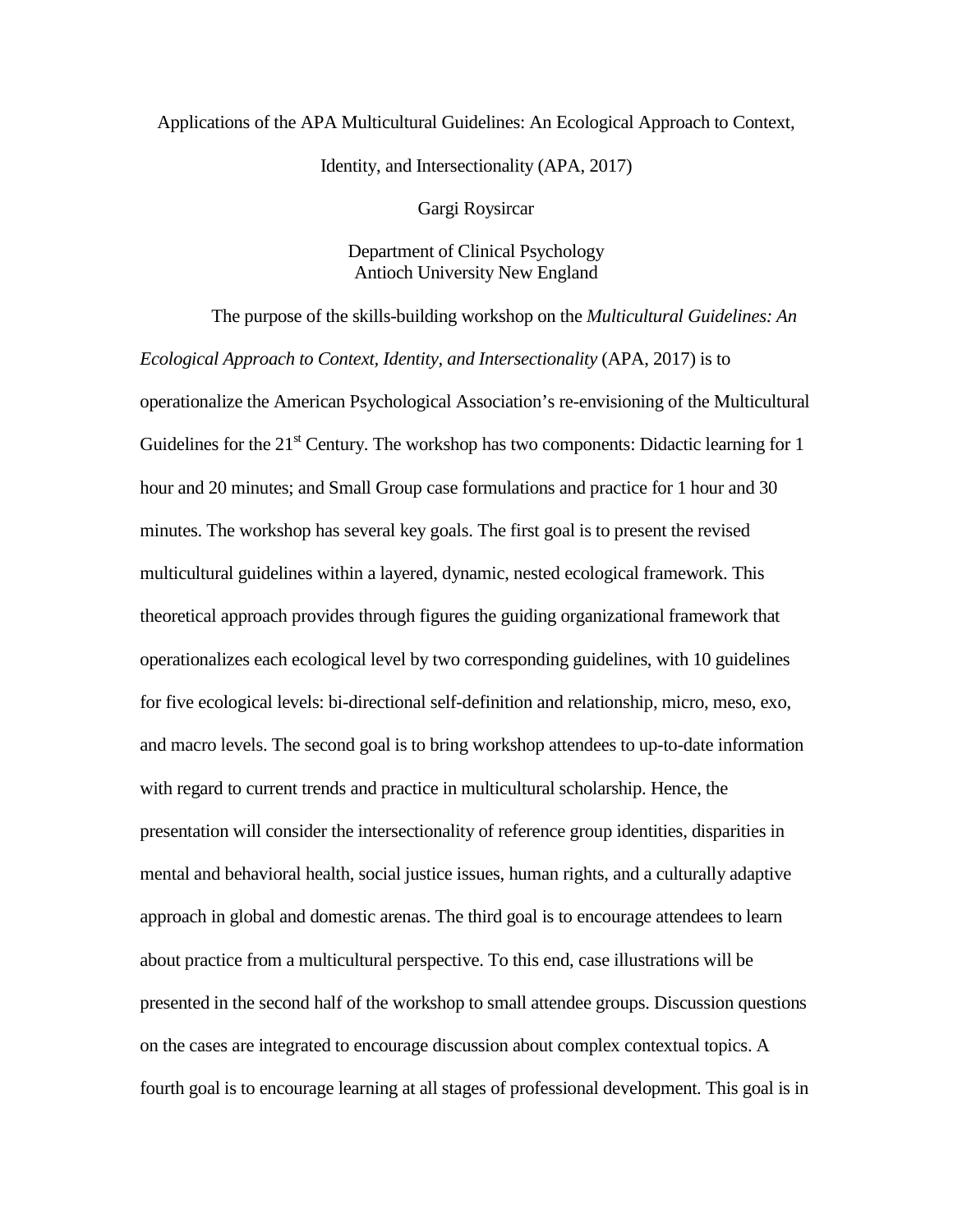keeping with the notion of cultural humility that states we never reach cultural competence- rather, we are always engaging in a process of learning about culture. We expect that professionals at all stages of their careers might benefit from learning more about how the multicultural guidelines apply to their work. Finally, a fifth goal is to consider how the multicultural guidelines apply to psychological work in the domains of clinician, educator, researcher, and consultant.

## **Learning Objectives:**

1. Summarize all stages of professional development, from trainees, to master clinicians,

to supervisor in keeping with the notion of cultural humility.

2. Describe intersectionality.

3. Translate how the multicultural guidelines apply to psychological work in the domains

of clinician, educator, researcher, consultant, and policy-maker.

## **CE Presentation Test Questions**

- 1. What defines intersectionality?
- A. Race and gender
- B. Religious affiliation and cultural background
- C. Socioeconomic status
- D. All of the above
- E. A and B only

2. When working with a family of color who has experienced trauma, a clinician who is attentive to multicultural considerations will

A. Engage with the family regarding their underlying belief systems regarding trauma and symptoms

B. Immediately assign the family members to a therapist

C. Seek to collaborate with the family regarding the impact of the event and how it is understood within their family system

D. A and C.

E. All of the above

3. A researcher who is investigating self-efficacy judgments is seeking to enhance multicultural considerations in her work. She will address the following: